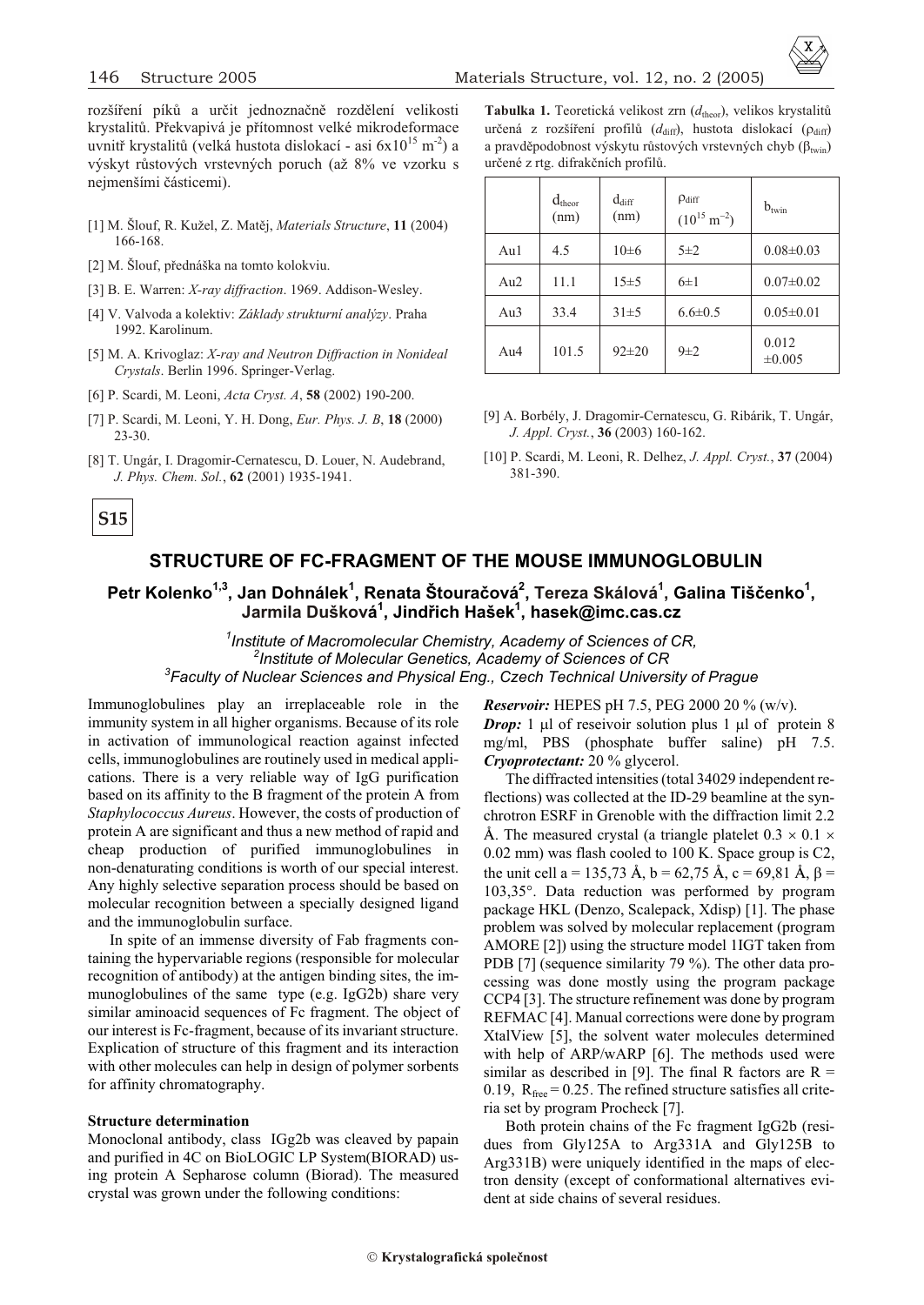

Fig. 1. Schematic view of the Fc fragment of mouse immunoglobulin IgG2b. Each of the protein chains A,B (upper and lower) divides into two compact domains C 2 (loosely joined together by non-covalent interactions of oligosaccharide chains [black lines] - left side) and more compact dimer of two C 3 domains (right side). Small spheres are water molecules in positions stabilized by hydrogen bridges to the molecular complex.

The oligosaccharide chains joining the two protein chains were taken from the protein structure database PDB /8/ - the structure of immunoglobulin IgG2a (PDB code 111C). Both chains - $NAG_1(FUC)$ - $NAG_2$ - $MAN_3(MAN NAG-GAL)$ -MAN<sub>4</sub>-NAG<sub>5</sub> are chemically bound to Fc fragment through asparagines Asn185A and Asn185B. The MAN-NAG-GAL branch of both oligosaccharide chains has contacts to its own protein chain only. The chains -MAN<sub>3</sub>-MAN<sub>4</sub>-NAG<sub>5</sub> of both Fc fragment halfs form several hydrogen bonds joining thus both CH2 domains together.

#### Conclusion

A detailed structure of the intact Fc fragment of IgG2b in buffer with pH 7.5 determined in this paper is important for elucidation of the structure changes and the interactions with proteins possessing high selectivity for Fc fragment surface. These include complement components responsible for immunological response, viral proteins (protein A, protein G....), cell surface receptors and specially designed molecules suitable for highly efficient separation of immunoglobulines by affinity chromatography.

The project is supported by MSMT - 1K05008.

#### **References**

1. Otwinowski Z. & Minor, W. (1997). Processing of X-ray diffraction data collected in oscillation mode. Methods Enzym., 276, 307-326.

- Saludjian, P. (1994). AMoRe: An automated Navaza, J. molecular replacement program package. Acta Crystallog.Sect. A, 50, 157-163.
- Collaborative Computational Project, Number 4 (1994).  $\mathfrak{Z}$ . The CCP4 Suite: Programs for Protein Crystallography. Acta Crystallog. Sect. D, 50, 760-763.
- $\overline{4}$ Murshudov, G. N., Vagin, A. A. Dodson, E. J. (1997). Refinement of Macromolecular Structures by the Maximum-Likelihood Method. Acta Crystallog. Sect. D, 53, 240-255.
- McRee, D. E. (1999). XtalView/Xfit A Versatile Program 5. for Manipulating Atomic Coordinates and Electron Density. J. Struct. Biol., 125, 156-165.
- 6. Perrakis, A., Harkiolaki, M., Wilson, K.S. & Lamzin, V.S. (2001). ARP/wARP and molecular replacement. Acta Crystallog. Sect. D, 57, 1445-1450.
- Laskowski, R. A., MacArthur, M. W., Moss, D. S.  $7<sub>1</sub>$ Thornton, J. M. (1993). Procheck - a program to check the stereochemical quality of protein structures. J. App. Cryst. 26, 283-291.
- 8. H.M. Berman, J. Westbrook, Z. Feng, G. Gilliland, T.N. Bhat, H. Weissig, I.N. Shindyalov, P.E. Bourne: The Protein Data Bank. Nucleic Acids Research, 28 pp. 235-242  $(2000).$
- $\overline{9}$ . Petroková, H., Vondráčková, E., Skálová, T., Dohnálek, J., Lipovová, P., Spiwok, V., Strnad, H., Králová B. Hašek, J. (2005). Crystallization and preliminary X-ray diffraction analysis of cold-active -galactosidase from Arthrobacter sp. C2-2. Collect. Czech. Chem. C., 70, 124-132.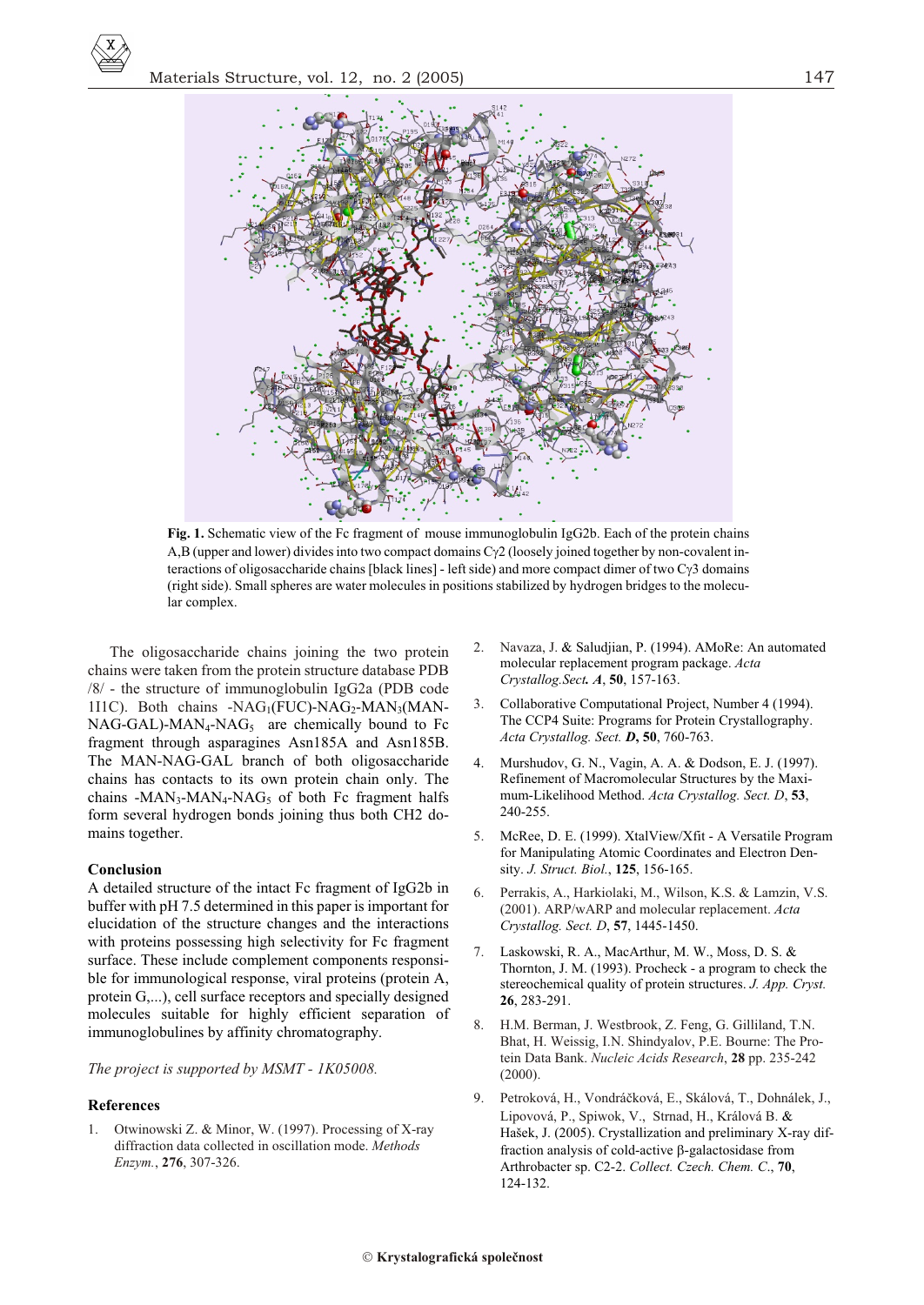# **S16**

# **INSIGHT INTO STRUCTURE - FUNCTION RELATIONSHIPS OF** *RALSTONIA SOLANACEARUM* **LECTINS RSL, RS-IIL AND RS20L**

### **Nikola Kostlánová<sup>1</sup> , Edward P. Mitchell<sup>2</sup> , Nechama Gilboa-Garber<sup>3</sup> , Michaela Wimmerová<sup>1</sup> and Anne Imberty<sup>4</sup>**

<sup>1</sup>National Centre for Biomolecular Research and Department of Biochemistry, Masaryk University, Kotlářska *2, 61137 Brno, Czech Republic, <sup>2</sup>E.S.R.F. Experiments Division, BP 220, F-38043, Grenoble Cedex, France, 3 Faculty of Life Sciences, Bar-Ilan University, Ramat-Gan 52900, Israel, <sup>4</sup>CERMAV-CNRS, BP 53, F-38041, Grenoble, Cedex 09, France*

Lectins are a class of proteins of non-immune and non-enzymatic origin that bind carbohydrates specifically and reversibly. They express numerous biological activities, nearly all of which are based on their acting as recognition determinants in diverse biological processes including fertilization, pathogen-cell adhesion and recognition, inflammatory response and others. A number of pathogen microorganisms utilize lectin-carbohydrate interaction to recognized and infect host organism. The comprehension of the molecular mechanisms which gives a pathogenic bacterium the ability to invade, colonize and reorient the physiopathology of its host is a goal of primary importance and such studies may direct the conception of new strategies to fight these pathogenic agents 1.

*Ralstonia solanacearum* is soil-born bacterium, which belongs to the group of beta-proteobacteria. It is responsible for bacterial wilts on more than 200 plant species including potato, tomato banana and others economically important corps 1. *R. solanacearum*, which is capable of living for prolonged periods in the soil, infects its hosts beginning with the root system and presents a very strong tropism for the xylem vessels. Its extensive multiplication in the water-conducting system leads to a systemic infection of the plant.

This contribution describes three lectins RSL (9.9 kDa) 2 , RS-IIL (11.6 kDa) 3 and RS20L (20 kDa) that have been found in *R. solanacearum* extract and purified using affinity chromatography. All lectins were crystallized by vapor diffusion and high and ultra-high (in case of  $0.94 \text{ Å}$ ) resolution of RSL/ -methylfucoside) resolution data were collected at ESRF, Grenoble, France. The structural data have been supplemented by ITC microcalorimetry and surface plasmon resonance studies defining lectins specificity to carbohydrates including those, which are commonly present in nature and may be the target for the lectins in plants.

- 1 Salanoubat, M., Genin, S., Artiguenave, F., Gouzy, J., Mangenot, S., Arlat, M., Billault, A., Brottier, P., Camus ,J.C., Cattolico, L., Chandler, M., Choisne, N., Claudel-Renard, C., Cunnac, S., Demange, N., Gaspin, C., Lavie, M., Moisan, A., Robert, C., Saurin, W., Schiex, T., Siguier, P., Thebault, P., Whalen, M., Wincker, P., Levy, M., Weissenbach, J. & Boucher, C.A., *Na ture,.* 415 (2002) 497-502.
- 2 Kostlánová, N., Mitchell, E., Lortat-Jacob, H., Oscarson, S., Lahmann, M., Gilboa-Garber, N., Chambat, G., Wimmerová, M., & Imberty, A., *J Biol Chem, in press*.
- 3 Sudakevitz, D., Kostlánová, N., Blatman-Jan, G., Mitchell, E., Lerrer, B., Wimmerová, M. Katcoff, D.J., Imberty, A. & Gilboa-Garber, N., *Mol. Microbiol.*, 52(3) (2004), 691-700.

# **S17**

# **CRYSTAL STRUCTURE OF CV-IIL LECTIN FROM HUMAN OPPORTUNISTIC PATHOGEN**

## **M. Pokorná<sup>1</sup> , G. Cioci<sup>2</sup> , E. P. Mitchell<sup>3</sup> , S. Perret<sup>2</sup> , A. Imberty<sup>2</sup> and M. Wimmerová1,4**

*1 National Centre for Biomolecular Research, Masaryk University, Kotlarska 2, 611 37 Brno, Czech Republic 2 CERMAV-CNRS, 601 rue de la Chimie, BP 53, 38041 Grenoble, France* <sup>3</sup> ESRF, Experiments Division, BP 220, 38043 Grenoble, France <sup>4</sup>Department of Biochemistry, Masaryk University, Kotlarska 2, 611 37 Brno, Czech Republic

Carbohydrates are essential components of life that play crucial role in all organisms. They are very important agent in recognition and signalling ways. Lectin-carbohydrate interactions play a crucial role in many recognition events.

*Chromobacterium violaceum* is a gram-negative bacterium first described at the end of  $19<sup>th</sup>$  century. This bacterium has been found in tropical and subtropical regions, water and borders of the Negro river. *Ch. violaceum* is an

opportunistic pathogen and may cause diseases in immunocompromised individuals [1]. It is phylogenetically related with human pathogen *Pseudomonas aeruginosa*, which produces PA-IIL lectin, closely related with its virulence.

The contribution is focused on identification and structure-function characterisation of PA-IIL homolog, CV-IIL,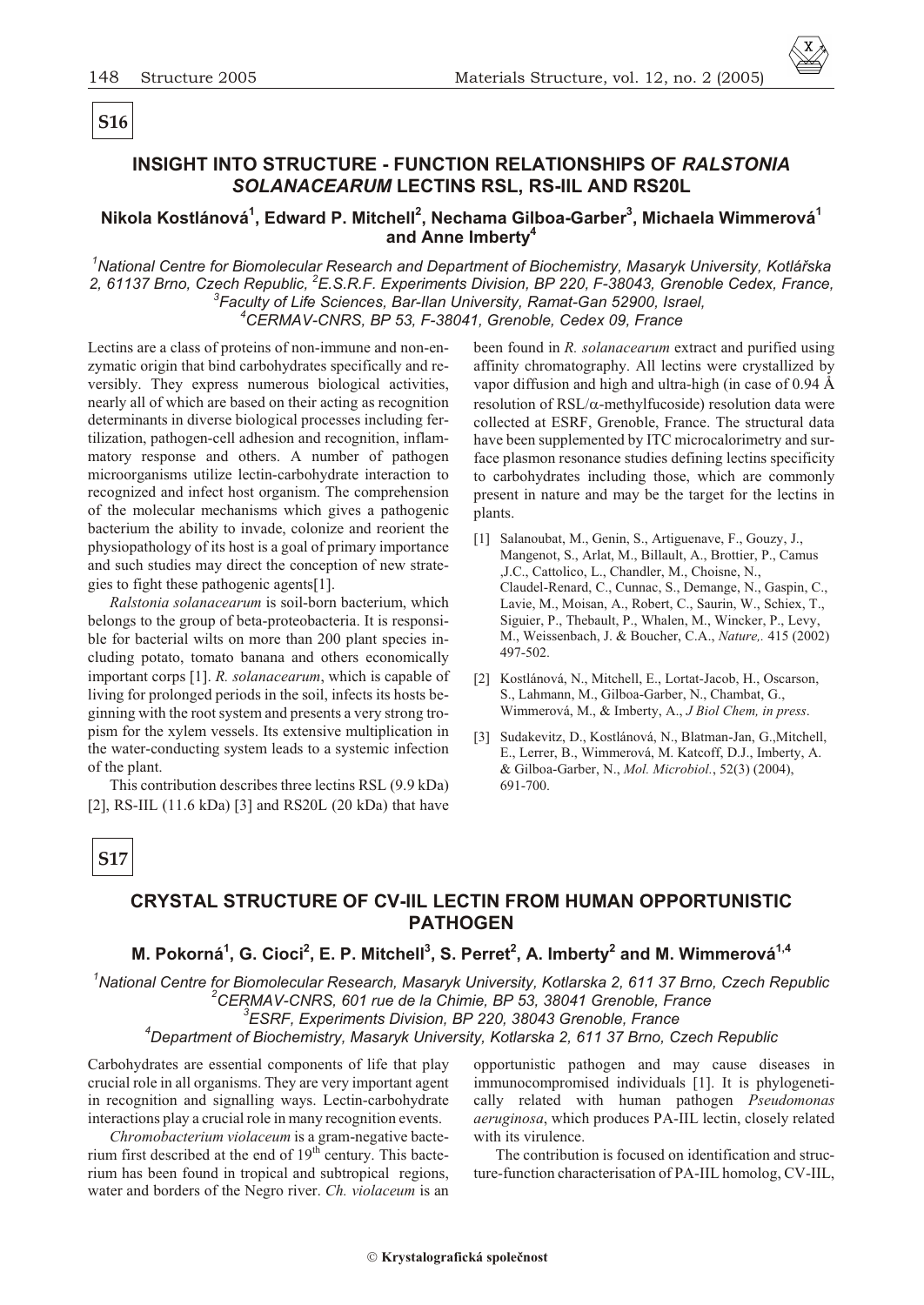

149

found by searching in sequenced bacterial genome of Ch. violaceum<sup>[2]</sup>

The gene of the protein has been cloned and resulting protein CV-IIL has been purified by affinity chromatography. CV-IIL/ -methyl-D-mannoside and CV-IIL/ methyl-L-fucoside complexes have been crystallised by hanging drop vapor diffusion method using high-molecular weight PEGs as precipitants. Diffraction data at 1.0 Å resolution were collected under cryogenic conditions (100K) on the beamline ID14-2, at ESFR, Grenoble, France. The crystal structures of CV-IIL in complexes with sugar ligands were solved by molecular replacement.

**S18** 

# MAS NMR A RTG STUDIE ZEOLITIZACE KOMPOZITŮ SLOŽENÍ POPÍLEK-METAKAOLIN (KAOLIN) - NAOH V HYDROTERMÁLNÍCH PODMÍNKÁCH

# M. Urbanová<sup>1</sup>, J. Brus<sup>1</sup>, D. Koloušek<sup>2</sup>

<sup>1</sup>Ústav makromolekulární chemie AV ČR, Heyrovského náměstí 2, Praha 6; <sup>2</sup>VŠCHT, Technická 5, Praha 6) E-mail: urbanova@imc.cas.cz

Popílky se vyznačují vysokou hydraulickou aktivitou. Způsoby alkalických aktivací prováděné při laboratorních teplotách jsou známé. Jde především o klasické zpevňování na bázi pucolánických reakcí. V poslední době se objevují reference o vzniku geopolymerních gelů v systémech popílek – Na-vodní sklo. Geopolymerní reakce vyžadují přítomnost rozpuštěných forem SiO2, jejichž potřebu saturuje právě přídavek vodního skla. Forma  $Al^{3+}$  do reakce vstupuje především z amorfních složek popílku a méně pravděpodobně z mulitu  $(3Al_2O_3.2SiO_2)$ . Majoritní složkou popílku je křemen, jehož rozpustnost stoupá se stoupajícím pH a teplotou. Záměrem této práce bylo využití rozpouštění křemene, mulitu a amorfních složek při vývoji geopolymerních reakcí v systémech aktivovaných NaOH v hydrotermálních podmínkách a také jakým způsobem ovlivňuje přídavek metakaolinu eventuelně ve směsi s kaolinitem do tohoto systému dosahované pevnosti.

Pro dosažení tohoto cíle byly připravovány kompozity obsahující 50 g popílku (Teplárna Strakonice) nebo 30 g popílku + 20 g metakaolinu. Kompozity byly rovněž připraveny ze směsi 30<br/>g popílku $+$  20 g částečně žíhaného kaolinu (v produktu žíhání bylo zjištěno cca 30% původního obsahu kaolinitu). Alkalická aktivace tohoto systému byla provedena 31g 10M roztoku NaOH. Ze směsi byly vytvarovány kostičky (2x2x2 cm), které byly temperovaly při 80°C po dobu 5 hodin nejdříve zabalené ve folii a 5 hodin uloženy volně v sušárně při téže teplotě. Kostičky byly po dobu 1 týdne uloženy v exsikátoru a poté byly podrobeny hydrotermální aktivaci v autoklávech při izotermách 100, 140 a 180°C po dobu 24 hodin v bezvodém prostředí a v přídavku 10 ml H<sub>2</sub>O. Při stejných teplotách byly provedeny experimenty v autoklávech s expozicí 168 hodin v prostředí H<sub>2</sub>O. Ihned po vyjmutí z autoklávů byly kostičky podrobeny měření pevnosti v tlaku. Z každé řady experimentů rezultovalo 11 výsledků pevnostních měření (9 autoklávovaných kompozitů a 2 z normálního zrání po 7 a 90 dnech). Korelace dosažených

pevností byla prováděna na základě kvantitativního parametru vycházející z rtg. práškové difrakce charakterizující vznik sekundárních složek (především zeolitů) a úbytku zdrojových složek – křemene a mulitu v kompozitech. Některé produkty byly rovněž podrobeny analýze MAS NMR.

Structure studies together with binding data analysis al-

lowed comparison of CV-IIL and PA-IIL and brought

[1] Ribeiro De Vasconcelos, A.T. & 109 others [Brazilian Na-

able and exploitable bacterial adaptability. Proc. Natl.

[2] Imberty A, Wimmerová M, Mitchell E.P., Gilboa-Garber, N.

sights into molecular basis for host glycan recognition.

Structures of the lectins from Pseudomonas aeruginosa: In-

Acad. Sci. 100, 11660 (2003).

Microb. Infect. 6: 222-229 (2004).

tional Genome Project Consortium]; The complete genome

sequence of Chromobacterium violaceum reveals remark-

more detailed view on fine specificity of both lectins.

Dosažené pevnosti v tlaku kompozitů nekorespondují s teplotními a časovými expozicemi hydrotermálního působení. V silně alkalickém prostředí dochází k aktivaci systému rozpouštěním amorfních a krystalických složek (v případě popílku křemene a při vyšších teplotách rovněž mulitu). Kompozity připravené pouze z popílku při alkalické aktivaci dosahovaly pevností maximálně do 10 MPa. Vyšší pevnosti při srovnatelných podmínkách přípravy a teplotního zpracování byly zjištěny v systému metakaolin - popílek - NaOH a nejvyšší (až 27MPa) v systému metakaolin (kaolin) - popílek - NaOH. Pevnosti v tlaku kompozitů se zvyšují s rostoucím obsahem zeolitových fází. Závislosti nejsou nikterak ostré, protože se pevnosti mohou lišit u stejně připravených kompozitů o jednotky MPa. Trendy jsou však zřejmé (viz Obr.1). Se vzrůstajícím obsahem zeolitových fází se rovněž zvyšuje odolnost vůči tlaku. Určitou výjimkou jsou experimenty systému metakaolin – popílek – NaOH, kdy došlo k rozsáhlé rekrystalizaci materiálu provázené snížením pevnosti neodpovídající naznačenému trendu. Tuto závislost je možno korelovat vymizením charakteristických reflexí mulitu z rentgenového záznamu a výrazným vzrůstem intenzit zeolitových minerálů (konkrétně analcimu).

Vývoj pevností je především ovlivněn přítomností amorfních složek v popílku. V tomto kontextu bývají popisovaný sklovité fáze či pozůstatky metakaolínu tepelně nepřeměněného do mulitické složky. Sklovité složky jsou reaktivní a s největší pravděpodobností vytváří svým rozpouštěním gel geopolymerního typu, který má výrazný podíl na růstu pevnosti kompozitů podrobených normálnímu zrání. Se vzrůstající teplotou dochází k akceleraci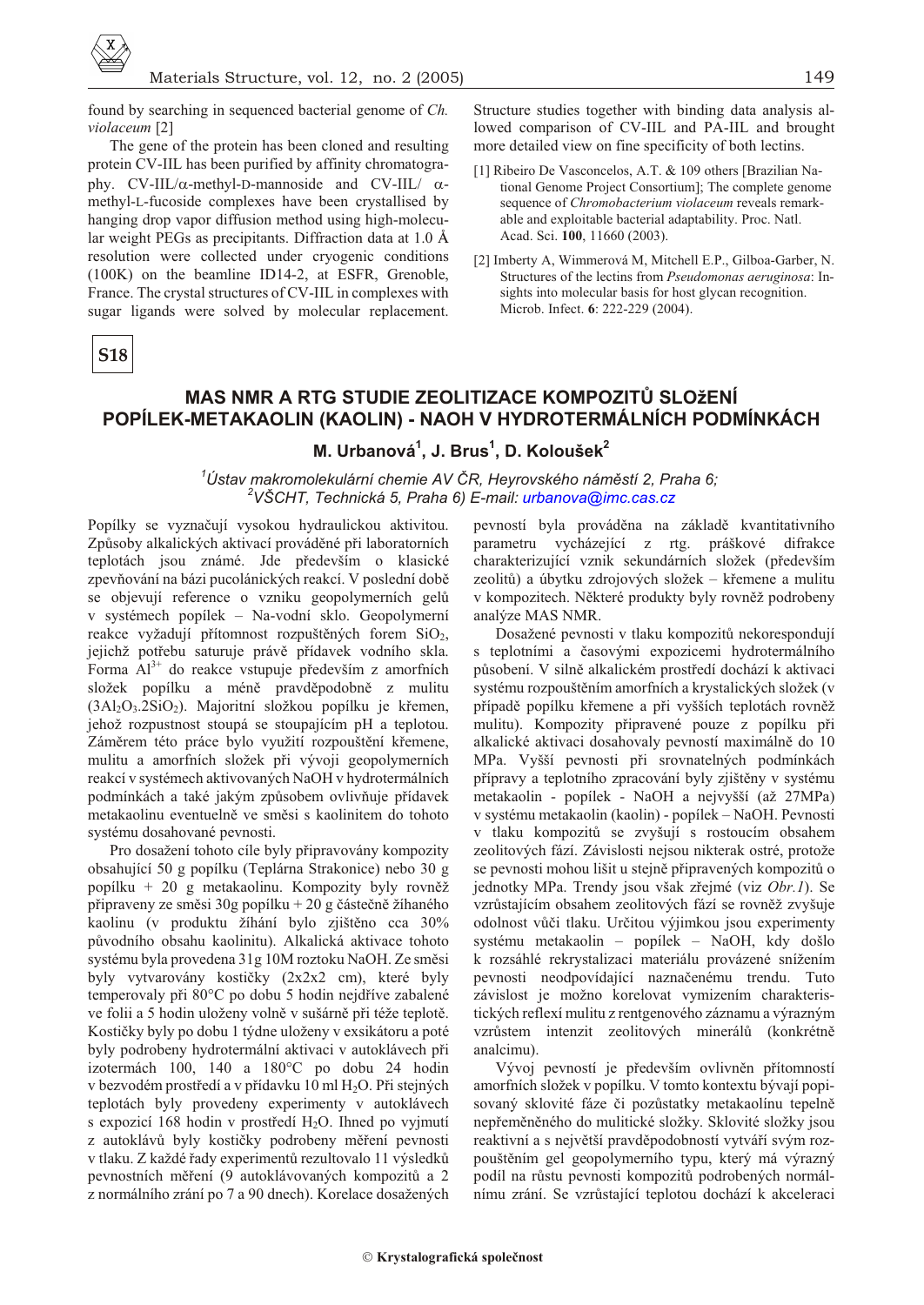

**Obr. 1.** Závislost intenzit vybraných úsekù rtg difrakèního práškového záznamu charakterizující přítomnost zeolitů na dosažené pevnosti kompozitů v jednotlivých systémech.

rozpouštění amorfních složek ale také křemene obsaženého v popílku. Rozpuštěné formy  $SiO<sub>2</sub>$  reagují s metakaolinem za vzniku geopolymerní sítě a zároveň dochází ke vzniku zeolitových fází v této matrici. Tato reakční fáze je charakterizována nárůstem mechanických pevností, který je možno korelovat úbytkem křemene a snad mulitu a vrůstajícím množstvím zeolitových fází v systému (tento úbytek je nejen dete kovatelný na rtg záznamu, ale i na NMR spektrech obrázku 2 v oblasti -107ppm úbytkem intenzity). Schopnost systému dodávat zdrojové složky pro výstavbu geopolymerní sítě není neomezená, protože dostupné formy Al se vyèerpají. NMR spektra (Obr.2) dokládají přítomnost monomerních forem



SiO<sub>2</sub> v produktu alterace popílku. Bez přítomnosti Al ve formě [Al(OH)<sub>4</sub>] není na jedné straně možná utilizace rozpuštěného  $SiO<sub>2</sub>$ , ale rovněž je omezena možnost další přeměny geopolymerní fáze na zeolity. Rozpuštěním posledních množství mulitu dochází sice v systému k vzrůstu koncentrace Al, ale na druhé straně ke snížení pevností v dùsledku transformace gelu v zeolitové fáze (*obr.1:*di a gram popílek – metakaolin – body s nejvyššími hodnotami intenzit).

Přechod pentagonálně a hexagonálně koordinovaného Al na tetragonální je dokumentován na NMR spektrech Obr.2. Původně rozšířený signál popílku s maximem 56 ppm svědčící o vazbách tetragonálních s hexagonálním a pentagonálním Al, se postupně zužuje tak, jak se vytváří geopolymerní sítě. Pentagonálně koordinovaný Al přetrvává v produktech jako mulit.

Experimentální práce prováděné v autoklávech se vyzna èují tím, že je možno získat jen velmi málo informací o přechodných stádiích probíhajících během hydrotermálního procesu. Prášková difrakèní analýza vede k základním informacím o produktech, ale vzhledem ke své fyzikální podstatě nemůže vysvětlit mechanismy jejich vzniku. MAS NMR podává právě o těchto procesech neocenitelné údaje a z tohoto hlediska je dùležitou komplementární metodou k rtg. analýze.



**Obr. 2.** Spektra <sup>29</sup>Si a <sup>27</sup>Al pro vzorky A-popílek Strakonice; B – popílek + 10M NaOH po 7 denním zrání (dosažená pevnost v tlaku 5MPa), C – popílek + 10M NaOH po hydrotermálním zpracování pøi 180°C (24h, 9MPa).

#### **Krystalografická spoleènost**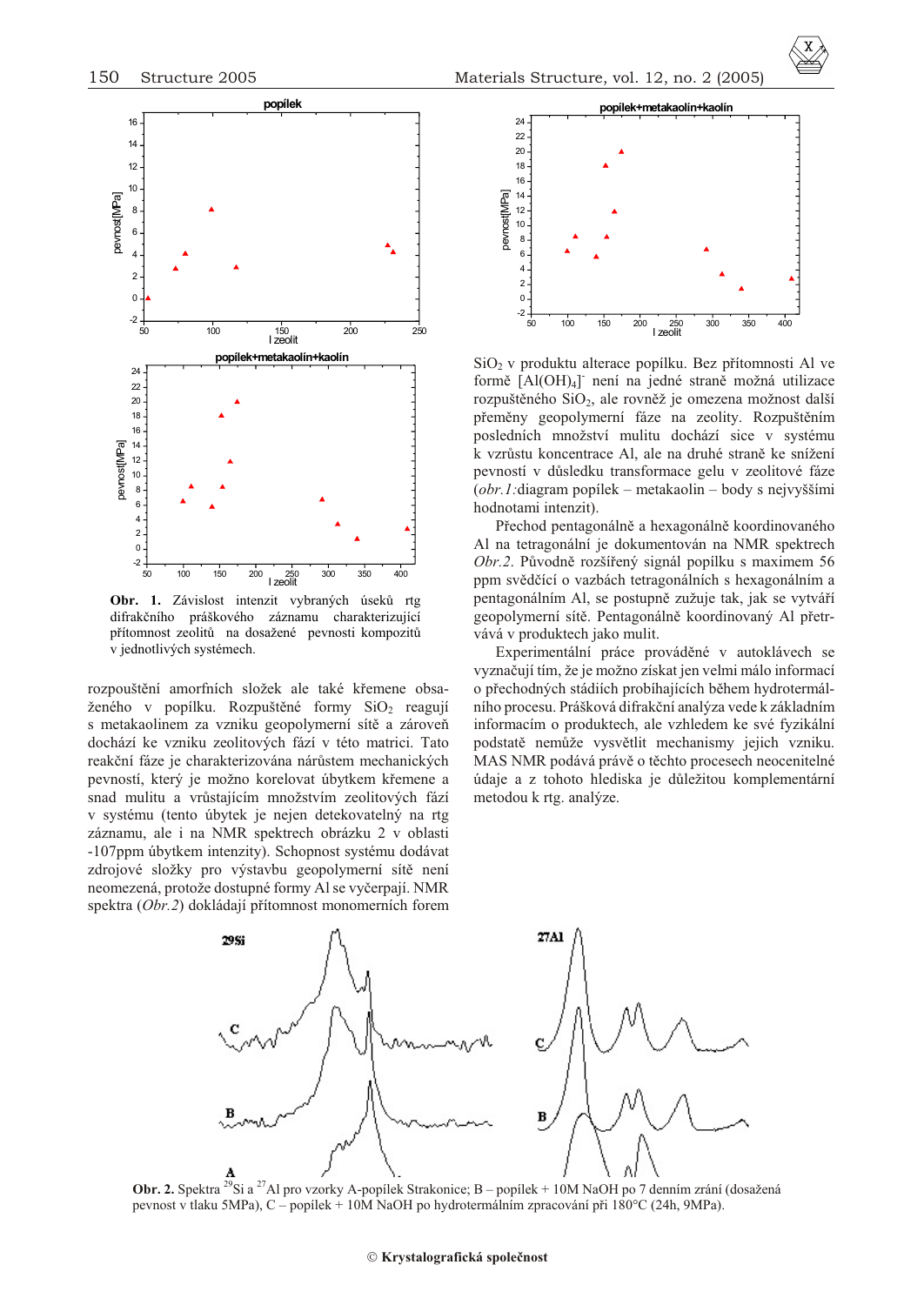**S19**

### **STEREOCHEMISTRY OF CALIX[4]ARENES**

#### **J. Klimentová and P. Vojtíšek**

*Department of Inorganic Chemistry, Faculty of Science, Charles University, Prague, Czech Republic* 

Calix<sup>[4]</sup> arenes are a fascinating class of macrocyclic compounds, which has recently attracted a lot of attention because of their potential wide use in many areas of research and industry. Having started in the  $19<sup>th</sup>$  century by reactions of phenol and aldehydes performed by Adolph von Baeyer; and continued by a considerable effort of David C. Gutsche in the 1970s, the chemistry of calixarenes has developed into a wide and well-explored area [1]. Calix[4] arenes have been used principally as spacers bearing functional groups in a well-defined arrangement, allowing their desired cooperation [2].

The utilization of calixarenes as molecular platforms possesses a few advantages. First, the synthesis of these macrocycles can be easily accomplished by a well-known procedure in good yields. The size of the macrocycle can be successfully controlled by the reaction conditions [3]. The starting materials (*p-tert*.butylphenol and formal dehyde) are in expensive and common. Calix[4] arenes can be easily modified both on their upper and lower rim [3], which allows to change their chemical and physical properties as required. Finally, the four possible conformations of the calix[4]arene macrocycle, easily immobilized by lowerrim substitution  $[2]$ , are the main reason for the advantage of using calix[4]arenes as molecular platforms.

Recently, heterocalix<sup>[4]</sup>arene macrocycles have been synthesized. These compounds contain a heteroatom  $(S, N, \mathcal{S})$ Si) or a functional group based on heteroatom  $(SO, SO<sub>2</sub>)$ instead of the methylene bridge, which is responsible for their greater conformational flexibility [4].

The conformation and symmetry of the calix[4]arene molecule is important for its function as a spacer bearing sub stituents in a defined arrangement, which allows their interaction, interaction with cations, anions or neutral molecules, cooperation in ion pair binding etc. [2, 5]. Another important factor is the rigidity or flexibility of the substituents and of the calix[4]arene skeleton. The rigidity of the latter can be achieved by bridging the upper or lower rim of the calix<sup>[4]</sup>arene molecule, effectively locking its movements [2]. Furthermore, the conformation of the  $calix[4]$ arene platform can be influenced by the interactions of its hydrophobic cavity or aromatic rings with cations or neutral molecules by the means of cationinteractions, - interactions or van der Waals interactions. The substituents on the upper or lower rim may also participate in shaping of the calix $[4]$ arene molecule. The possible interactions (beside the above mentioned ones) may involve inter- or intramolecular hydrogen bonding, electrostatic interactions, donor-acceptor interactions (cation complexes or Lewis acid-base pairing) and sterical hindrance. In conclusion, the final shape of the calix $[4]$ arene platform results from the combination of all these effects.

To elucidate the influence of the substitution on the upper and lower rim of the calix[4]arene and inter- or



**Fig. I**. The definition of the phenyl ring angles i.

intramolecular interactions on the conformation of the calix<sup>[4]</sup>arene molecule, we decided for the Cambridge Structural Database [6] as the largest source of information (about  $1,500$  calix[4]arene structures). The conformation of the calix<sup>[4]</sup>arene molecules and inter- or intramolecular interactions of these compounds can be easily determined from the crystal structure data. Nevertheless, this information might not fully correspond to the conformational behavior of the calix<sup>[4]</sup>arene molecules in solution.

To describe the conformation of the calix[4]arene skeleton, a variety of geometrical parameters can be calculated (e.g. the distances between the oxygen or carbon atoms on the lower or upper rim, the angles of the planes of the phenyl rings etc.). We have decided to describe the  $calix[4]$ arene conformation by the defining of a reference plane to which the angles of the four phenyl rings are related. The most convenient reference plane appears to be the plane of the four methylene bridging groups (for the vast majority of structures, the deviation of the methylene carbon atoms from this plane is below  $0.01$  nm). The angles of the phenyl rings ( $\,$ i, i = 1-4) are calculated in the scale 0-360 (see Fig. I).

Next step in the description of the calix $[4]$ arene conformations is the definition of geometrical parameters  $\,$ ,  $\,$ , according to  $(1)$ .

$$
0.25\left(\begin{array}{ccccc|c}\n1 & 2 & 3 & 4\n\end{array}\right)
$$
\n
$$
\begin{array}{c|c}\n1 & 3 & 2 & 4\n\end{array}
$$
\n
$$
\begin{array}{c|c}\n1 & 3 & 2 & 4\n\end{array}
$$
\n(1)

The parameter is the average value of the phenyl ring angles  $_1$  -  $_4$  (numbering reflects the order of the phenyl rings in the calix[4]arene molecule, e.g.  $_{1}$ ,  $_{2}$  corresponds to adjacent rings,  $\frac{1}{1}$ ,  $\frac{3}{1}$  to opposite rings etc.). The parameter reflects the distortion of the calix[4]arene molecule towards  $C_{2v}$  symmetry (for calix[4]arenes in the *cone* conformation). Finally, reflects the distortion towards  $C_s$ symmetry (again, for calix<sup>[4]</sup>arenes in the *cone* conformation). Further examples of the dependence of the parameters, , on the calix [4] arene conformation are depicted in Fig. II (the schemes show slices through the calix[4]arene opposite rings and usual angles).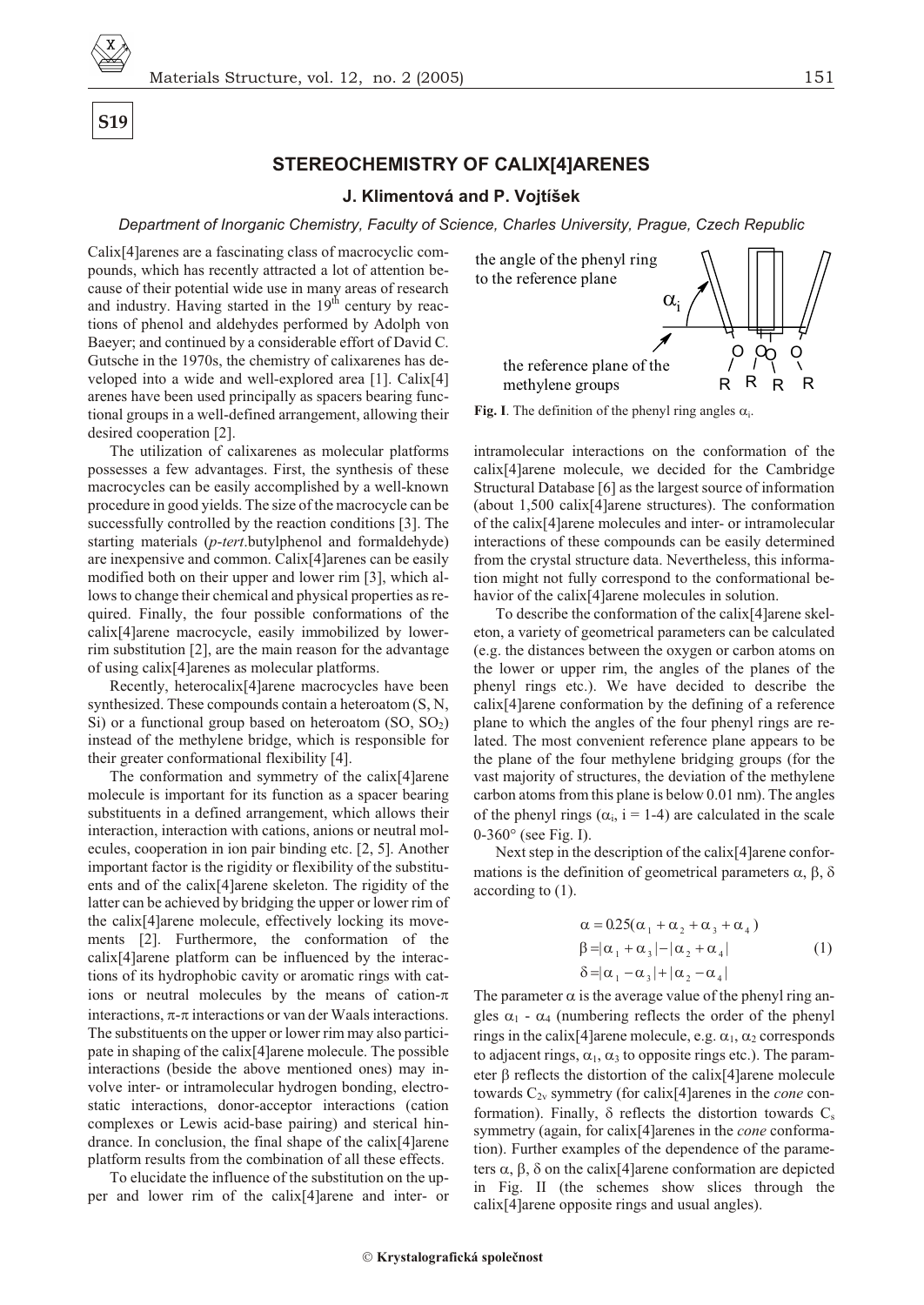

**Fig. II**: Parameters , , in dependence on the calix [4] arene conformation and symmetry.

The parameters  $, ,$  reflect the conformation of the  $calix[4]$ arene molecules (see Fig. II) For example, all  $\text{calix}[4]$ arenes in the *cone* conformation have < 90s and the values of, reflect their distortion towards  $C_{2v}$ ,  $C_s$  or  $C_1$  symmetry (the latter for both , significantly different from zero). The dependence of the , values is shown on the group of heterocalix[4]arenes in Fig. III.

The dependence of the parameters, on the symmetry of the calix[4]arene is shown on the example of non-complexed calix<sup>[4]</sup>arenes in the *cone* conformation symmetrically tetrasubstituted on the upper and lower rim (Fig. IV).

The deformation of the symmetrically tetrasubstituted *cone*-calix[4] arene molecules towards  $C_{2v}$ ,  $C_s$  or  $C_1$  sym-



**Fig. III.** The distribution of the , values in the group of heterocalix[4]arenes from [6].



**Fig. IV**. The dependence of the parameters , on the symmetry of the symmetrically tetrasubstituted *cone*-calix<sup>[4]</sup>arenes not bound to metal from [6].

metry is caused by the above-mentioned types of interactions, principally cation complexation, - stacking, hydrogen bonding and sterical hindrance. Some examples are given on Fig. V.

The dependence of the calix $[4]$ arene symmetry on changing the substitution pattern of the upper or lower rim can be also considered. Nevertheless, the dependence is complex and results from the combination of sterical and electronic effects. Our further attempts on this field are in progress.

Due to the large amount of CSD data and limited space in this ab stract, only a few examples of the influence of the interactions on the shape of the calix $[4]$ arene molecule are presented.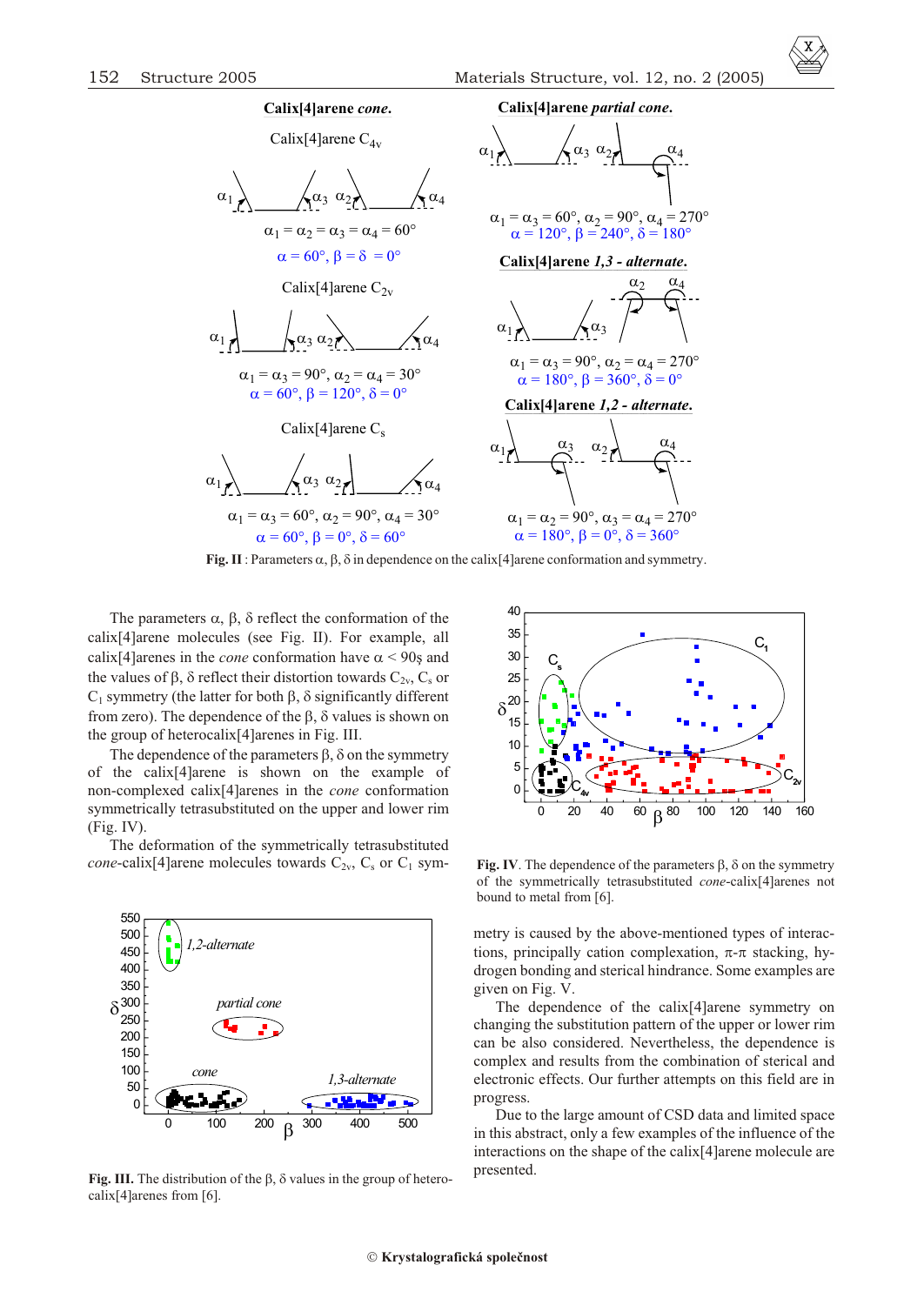

- [1] C.D. Gutsche, Calixarenes, Monographs in Supramolecular Chemistry, The Royal Society of Chemistry, J.F. Stoddart, Cambridge 1989.
- [2] S. Shinkai, A. Ikeda, *Chem. Rev.*, **97** (1997), 1713-1734.
- [3] Macrocycle Synthesis, editor D. Parker, Oxford University Press, New York 1996.
- [4] P. Lhoták, *Eur. J. Org. Chem.*, (2004), 1675-1692.
- [5] P.D. Beer, P. Gale, *Angew. Chem. Int. Ed.*, **40** (2001), 486-516.
- [6] CSD, Cambridge Crystallographic Data Centre (CCDC).



## **TANTALONIOBATES IN CASSITERITE: INCLUSIONS OR EXSOLUTIONS?**

### **M. Klementová1,2, M. Rieder <sup>3</sup>**

<sup>1</sup> Institute of Inorganic Chemistry, Academy of Sciences *of the Czech Republic 2 IGMMR, Fac ulty of Sci ence, Charles Uni ver sity in* **Prague, Czech Republic** *3 In sti tute of Ma te ri als Chem is try, VŠB – Tech ni cal Uni ver sity of Ostrava*

*See page 104*.

**S21**



Fig. V. Examples of deformation of the calix<sup>[4]</sup>arene molecule towards  $C_{2v}$  and  $C_s$  symmetry (atom colors : black C, red O, blue N, green P, yellow W) [6].

# **CRYSTALLOGRAPHY OF THE Sb-Te-Ni SYSTEM**

## **F. Laufek1,3, M. Drábek<sup>1</sup> , R. Skála<sup>2</sup> , I. Císaøová<sup>3</sup>**

*<sup>1</sup>Czech Geological Survey, Geologická 6, Praha 5, 152 00, Czech Republic <sup>2</sup>Institute of Geology, Academy of Sciences of the Czech Republic, Rozvojová 135, Praha 6, 165 02* <sup>3</sup> Faculty of Science, Charles University, Hlavova 8, , Praha 2, 128 43, Czech Republic

The new unnamed nickel antimonide telluride  $Ni<sub>2</sub>SbTe<sub>2</sub>$ was found as  $6 \text{ m}$  grain by Vavřín and Frýda [1] at the Kunratice Cu-Ni deposit (North Bohemia). This ternary phase is in a close association with melonite (NiTe<sub>2</sub>); this assembly is included in pyrrhotite ( $Fe<sub>1-x</sub>S$ ). In order to determine the crystal structure of this phase (from the synthetic analogue) and to further explore the Ni-Sb-Te phase diagram, the crystallography of this ternary system was investigated. The phases were prepared using the silica glass tube method. Our experiments were performed in the Experimental laboratory of Czech Geological Survey. Highpurity elements – tellurium (99.999 %), antimony (99.99  $%$ ) and nickel (99.995 %) were used as starting materials. Before being used for syntheses, nickel was heated for 1 hour in a stream of  $H_2$  at 800 °C. Carefully weighted samples were loaded into the high purity silica tubes and tightly fitting silica rods were placed on the top of the reagents in order to reduce the vapour volume during heating. The silica tubes with the charge were sealed under vacuum and

then heated in the horizontal furnaces in which the tem perature was controlled electronically. The maximum temperature variation did not exceed 4  $^{\circ}$ C. The samples were heated at 400°C or at 800°C for three weeks. The experiments were terminated either by quenching in a cold bath or by slow controlled cooling to room temperature.

The crystal structure of the new phase  $Ni<sub>2</sub>SbTe<sub>2</sub>$  prepared at 800°C (experiment terminated by quenching), determined from X-ray single diffraction data, is hexagonal, NiAs type, with lattice parameters:  $a = 3.9108(2)$ ,  $c =$ 5.2489(3) Å, space group  $P6_3/mmc$  (no. 194). The antimony and tellurium occupy the crystallographic position 2 $c$ ; the position 2 $a$  is occupied by nickel atoms (Fig. 1)

The crystal structure of  $Ni<sub>2</sub>SbTe<sub>2</sub>$  prepared at 400 °C (experiment terminated by slow controlled cooling to room temperature within interval 22 hours), originally described by  $[2]$ , refined from single X-ray diffraction data, is hexagonal with lattice parameters  $a = 3.9110(2)$ ,  $c = 15.696(1)$